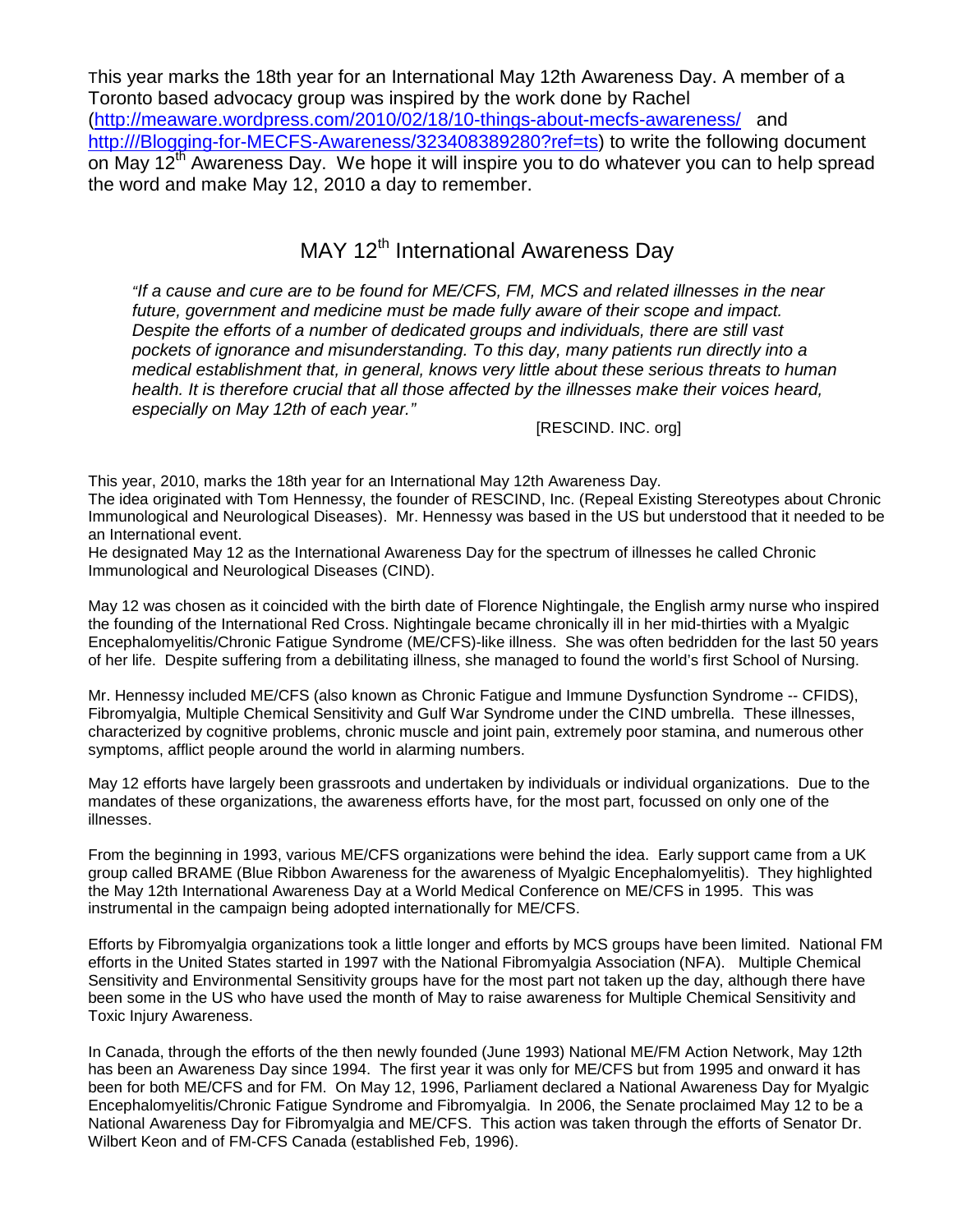Some organizations have an International ME/CFS Awareness Day (May 12), others have a week (this year, May 9- 15), still others, such as the newly formed European ME Alliance which includes 9 European countries, use the whole month of May. In Canada, May 12 is included in Health Canada's Calendar of Health Promotion Days as "Fibromyalgia and Chronic Fatigue Syndrome National Awareness Day". Awareness activities also occur in Australia and New Zealand.

Canadian efforts have been undertaken by the National ME/FM Action Network, by FM-CFS Canada, by provincial organizations and by local support groups. The following has taken place in the Ontario legislature:

- 1. in 1994, through the efforts of the Myalgic Encephalomyelitis Association of Ontario (MEAO founded in 1991) May 12th was recognized and it was recognized as the second International public awareness day for Myalgic Encephalomyelitis (Chronic Fatigue Syndrome).
- 2. in 2003, again through MEAO, another Member's statement was made on ME/CFS Awareness and blue ribbons were worn by the MPPs.
- 3. in 2005, through the efforts of FM-CFS Canada, May 12 was recognized as a National Awareness day for Fibromyalgia and Chronic Fatigue Syndrome and the first national campaign being undertaken by FM-CFS Canada was also recognized.
- 4. In 2008, a member's statement, organized by the York region fibromyalgia and CFS wellness support group, was made recognizing Fibromyalgia and ME/CFS and,
- 5. In 2009 another awareness statement on Fibromyalgia and ME/CFS was made through the efforts of FM-CFS Canada.

Many cities across Canada have proclaimed May 12 ME/CFS and Fibromyalgia Awareness Days and many individual support groups have organized May 12 Awareness activities.

## Purpose of Day and Need for Action

ME/CFS & Fibromyalgia Awareness Day activities are designed to increase public awareness of ME/CFS and Fibromyalgia and chronic pain illnesses, as well as to assist patients, patient support groups and organizations in educating the general public, healthcare professionals, government officials, and legislative bodies.

If you need to know why spreading awareness of ME/CFS, Fibromyalgia and MCS and related conditions is important you only need to have a look at the Statistics. [http://mefmaction.com/images/stories/quest\\_newsletters/Quest80springsummer2009.pdf](http://mefmaction.com/images/stories/quest_newsletters/Quest80springsummer2009.pdf)

### Tom Hennessy Jr. Interview

In 2008, Cort Johnson of Phoenix Rising(<http://www.aboutmecfs.org/> ), did an interview with Tom Hennessy Jr. about his role in the founding of May 12 and RESCIND, Inc. As Cort notes, Tom was a former advertising executive andis a very articulate advocate. He developed RESCIND (<http://www.rescindinc.org/> as a virtual lobbying group. Unfortunately Tom has been disabled for many years with a horrendous case of ME/CFS and, to add insult to injury, it has been reported that he was critically injured in a car accident in Florida in 2009 and is still recovering in a nursing home. This is an excerpt from the interview:

*" I wanted to pick a spring or fall day for our "awareness/lobby" day. Most of us really sick ME patients are too ill to leave our homes most days and we just can't go outside or on a trip to D.C. in the summer or winter months. I also wanted it to be International. May 12th is still bigger overseas than the US. …*

*After reading Byron Hyde's [founder of the Nightingale Foundation] great book on the history of Myalgic Encephalomyelitis, I decided to look up his hero's Birthday, and lo and behold, May 12th, was Florence Nightingale's birthday. … She contracted an M.E. type illness (thought to be brucellosis) at age 35 and she was bedridden for the next 50 years. I decided that her birthday May 12th would be the day."*

# Recent awareness raising groups include:

- WAMCARE (Worldwide Association for ME/CFS Awareness and Research <http://www.wamcare.org/index.html> ) was formed in 2009 and they use social media to spread awareness for ME/CFS. They are active on Face book, Twitter and Live Journal
- The Blue Ribbon Campaign established by Andrea Martell (from Ottawa) [http://www.blueribboncampaignforme.org/What\\_You\\_Can\\_Do.html](http://www.blueribboncampaignforme.org/What_You_Can_Do.html) was also formed in 2009 and is a campaign to raise awareness for ME/CFS. One of their activities this year is a Facebook event to display a blue ribbon as your avatar on May 12th 2010 <http://www.facebook.com/event.php?eid=83125971055>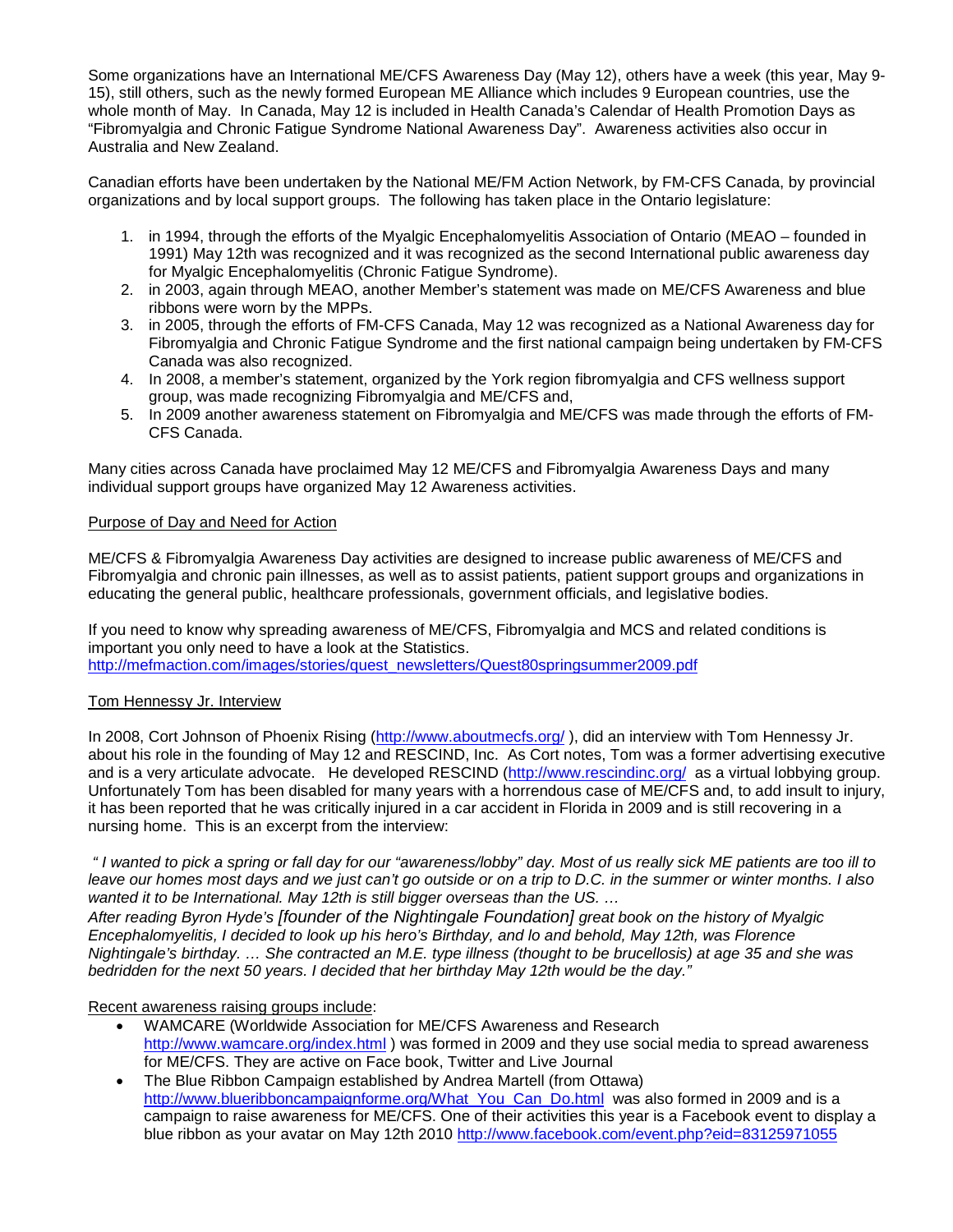- An innovative Facebook group focussed on May 12th is working to improve the sharing of May 12th ideas -- May 12th is International Awareness day for ME/CFS and FM. Share your plans for May 12th and get involved to help spread awareness on May 12th. <http://www.facebook.com/pages/May-12th-International-MECFS-FM-Awareness-Day/220534562160>
- <http://meaware.wordpress.com/2010/02/15/blogging-for-mecfs-awareness-2010/> -- is asking participants to blog for ME/CFS awareness and is posting a list and links to their blogs on this site.

#### Ribbons

Ribbons are used by many groups as symbols of support or awareness. The ribbon colour used for ME/CFS is blue, for Fibromyalgia it is purple and for MCS it is green. In all cases, the ribbon colour is not unique to the cause but is used for other causes as well.

The use of the blue ribbon for ME goes back to 1995 and BRAME (Blue Ribbon Awareness for the awareness of Myalgic Encephalomyelitis. As previously noted, they highlighted the May 12th International Awareness Day at a World Medical Conference on ME/CFS in 1995 and as a result were instrumental in the ME/CFS Awareness campaign being adopted internationally.

The blue ribbon was worn by MPP's in the Ontario legislature in 2003. A more recent attempt to raise awareness and the blue ribbon is being made through a virtual, blue ribbon campaign for ME ([http://www.blueribboncampaignforme.org](http://www.blueribboncampaignforme.org/) ).

It is fitting that the purple ribbon has been adopted for Fibromyalgia awareness. It has been used for many years to bring awareness to women's issues and to a number of health issues. In Canada, over 80% of those suffering from Fibromyalgia are female. This is the highest percent of any chronic condition.

Green ribbons have been adopted by those with Multiple Chemical Sensitivity and those with Environmental sensitivity. As well as for other causes, this colour ribbon is also used for Environmental protection and for Lyme disease awareness.

One MCS campaign, originating in Hawaii, in February 2010 with website aptly called the canary report, is using yellow to represent the canary.

#### Other groups using May 12

As a bit of trivia, the Awareness Day of May 12th is also shared with Canada Health Day and International Nurses Day (also because of Florence Nightingale's birthday). It is also shared by Limerick Day to celebrate the birthday of Edward Lear whose Book of Nonsense did much to popularize this form of verse.